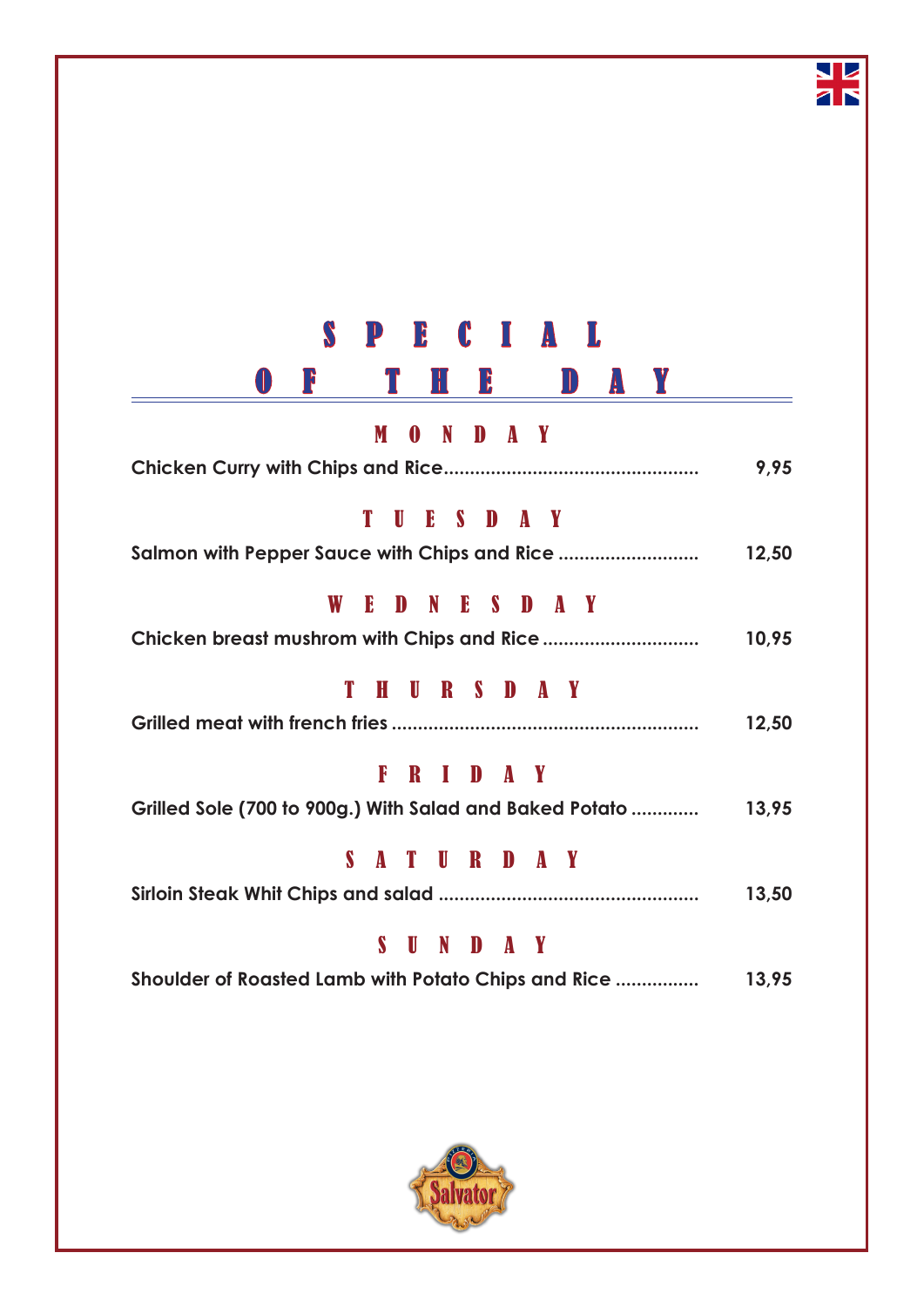

# SAL ADS

All salads are served with bread

| Tropical Salad (Pineapple, Lettuce, Corn, Olives, Pepper and            |              |
|-------------------------------------------------------------------------|--------------|
|                                                                         | 7,00 €.      |
| Salvator Special. (Lettuce, Tomato, Onion, Ham,                         |              |
|                                                                         | $7,25 \in$ . |
| Green Salad. (Lettuce, Cucumber, Olives, Pepper, Onion)                 | $6,00 \in .$ |
| <b>Mixed Salad.</b> (Egg, Lettuce, Tomato, Onion, Red Cabbage)          | $6.25 \in$ . |
| <b>Tuna Salad.</b> (Tuna, Onion, Lettuce, Tomato, Egg)                  | $8,00 \in .$ |
| <b>Chicken Salad.</b> (Chicken, Lettuce, Pineapple, Onion, Corn,        |              |
|                                                                         | $8,50 \in$ . |
|                                                                         | $6,00 \in .$ |
| <b>Mozarella.</b> (Lettuce, Tomato, Onion, Mozarella, Italian Dressing) | 7,50 €.      |
| 5 Stars Special Sa Coma. (Lettuce, Tomato, Smoked Salmón,               |              |
|                                                                         | $9,75$ €.    |
| Cesar Salad (Lettuce, Hard Egg, Garlic, Parmesan Cheese, An-            |              |
|                                                                         | $8,00 \in .$ |

### SOUPS

|                                                                                    | $5.00 \in$ . |
|------------------------------------------------------------------------------------|--------------|
|                                                                                    | $5.00 \in$ . |
|                                                                                    | $5.00 \in$   |
|                                                                                    | $5.00 \in$ . |
|                                                                                    | $6.00 \in$   |
| All soups are served whit garlic bread<br>Todas las sonas so sincon con pan do gio |              |
|                                                                                    |              |

*Todas las sopas se sirven con pan de ajo*

### STARTERS

| 2,75 €.      |
|--------------|
| 2,75 €.      |
| $3.25 \in$ . |
| 2.50 €.      |
| 9,50 €.      |
| $6.75 \in$ . |
| 10.00 €.     |
| 7,50 €.      |
| $3.85 \in$ . |
| 4.25 €.      |
| 9.00 €.      |
| $6,50 \in.$  |
| 5.50 €.      |
| 9.95 €.      |
| $6.50 \in .$ |
| $6.50 \in .$ |
| 9.95 €.      |
| 14.00 €.     |
| 5,50 €.      |
| 7,50 €.      |
| $6,50 \in$ . |
|              |

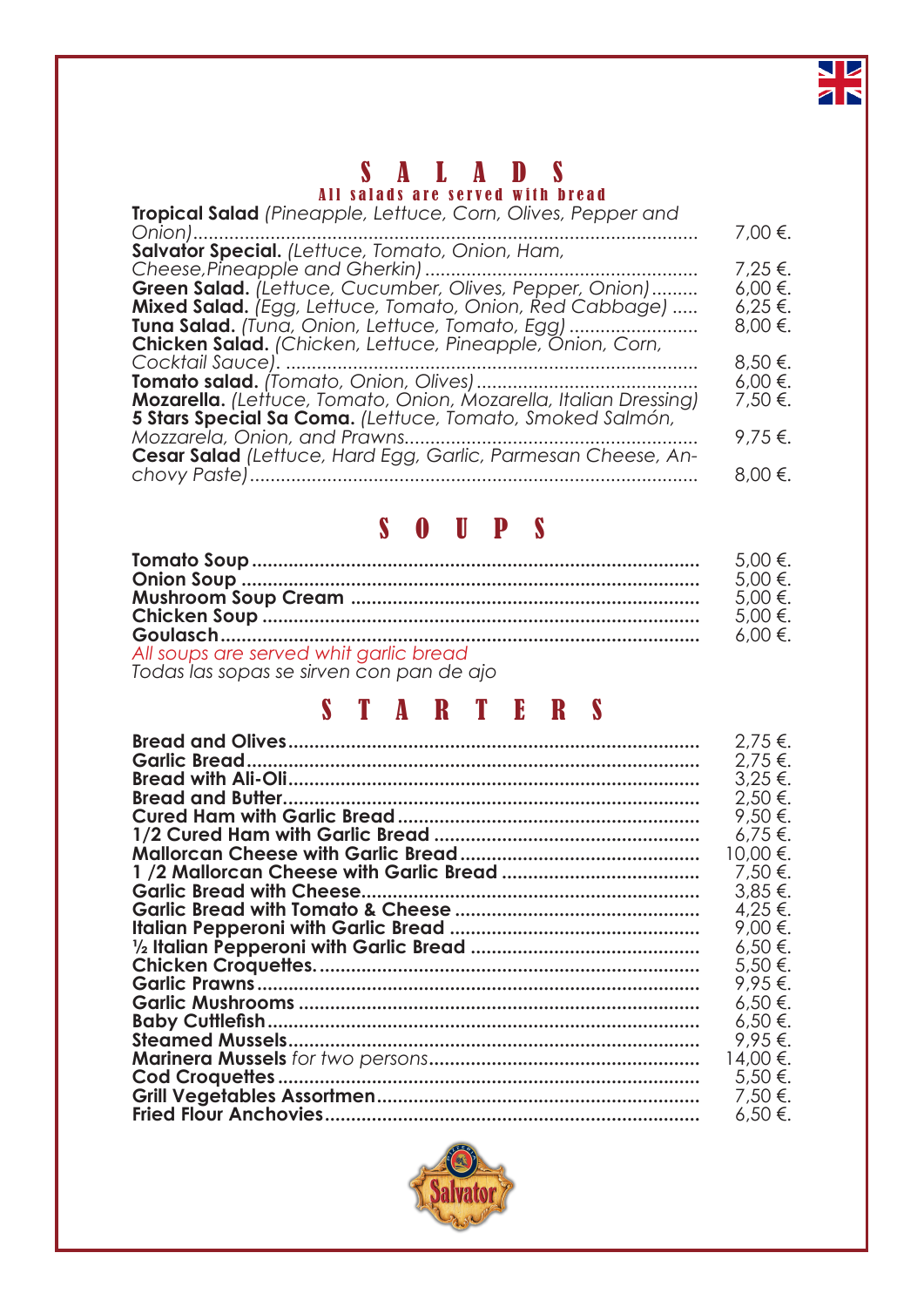### OMELETTES

|                                                      | 7,75 €. |
|------------------------------------------------------|---------|
|                                                      | 8,75€.  |
|                                                      | 7,95 €. |
|                                                      | 8,95€.  |
| Tuna, Cheese and Onion Omelette with Chips and Salad | 9,00 €. |
| Cheese and Ham Omelette with Chips and Salad         | 7,50 €. |
|                                                      | 7,50 €. |
|                                                      | 7,50 €. |
| Cheese, Ham and Tomato Omelette with Chips and Salad | 8,00 €. |
|                                                      | 7,50 €. |
|                                                      | 7,50 €. |
| Salami and Cheese Omelette with Chips and Salad      | 7,50 €. |
| Prawns Omelette with Tuna with Chips and Salad       | 9,95€.  |

### HOT SANDWICH With chips or salad

|                                                                     | 4.75 €.      |
|---------------------------------------------------------------------|--------------|
|                                                                     | $4.75 \in$ . |
|                                                                     | $4.75 \in$ . |
|                                                                     | 4,75 €.      |
|                                                                     | 5,00 €.      |
|                                                                     | 5,75 €.      |
|                                                                     | $5.75 \in$ . |
|                                                                     | $5.75 \in$ . |
|                                                                     | 5,75 €.      |
|                                                                     | $5.75 \in$ . |
|                                                                     | $5.75 \in$ . |
|                                                                     | 6,00 €.      |
| Salvator Special Sandwich (Cheese, Bacon, Onion and Tomato) 6,25 €. |              |

### BAGUETTES Whit chips or salad

|                                                                    | $6.00 \in .$ |
|--------------------------------------------------------------------|--------------|
|                                                                    | $6,00 \in .$ |
|                                                                    | $6.00 \in .$ |
|                                                                    | $6.50 \in$   |
|                                                                    | $6.50 \in$   |
|                                                                    | $6.50 \in$   |
|                                                                    | $6.00 \in$   |
|                                                                    | $6.00 \in .$ |
| <b>Cheese, Tomato and Onion.</b>                                   | $6.50 \in$   |
|                                                                    | $6.50 \in$   |
|                                                                    | $6.50 \in$   |
|                                                                    | $6.00 \in .$ |
|                                                                    | $6.75 \in$   |
|                                                                    | $6,50 \in$   |
|                                                                    | $6.50 \in$   |
| <b>Salvator Special Baguette</b> (Cheese, Bacon, Onion and Tomato) | $6,50 \in$   |

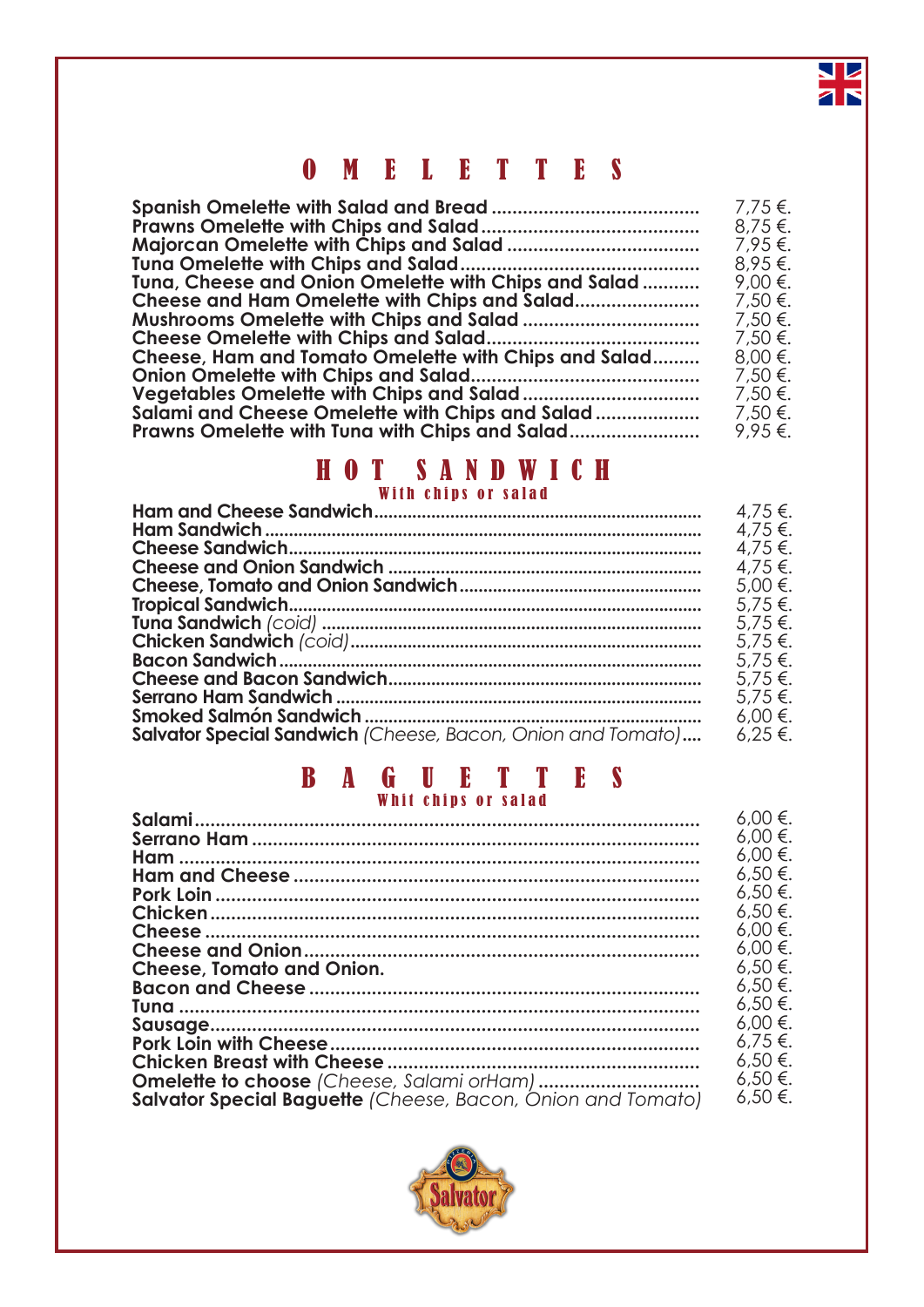## HAMBURGUERS

|                                                              | 11,00 €.     |
|--------------------------------------------------------------|--------------|
|                                                              | 4,00 €.      |
|                                                              | 4,50 €.      |
|                                                              | 6,95€.       |
|                                                              | 7,25 €.      |
| Hamburger Beef Hawaii with Salad and Chips                   | $8,00 \in .$ |
| Double Hamburger Beef "Special Salvator" with Chips          | 8,95€.       |
| Hamburger Beef "Special Sa Coma" with Chips                  | $8.95 \in$ . |
|                                                              | 4,50 €.      |
| Hamburger Beef with Cheese and Bacon, Chips                  | 8,00 €.      |
| Chicken Fillet Breadeen Special "Salvator" Burger with Chips | 8,95€.       |
|                                                              | $6,00 \in .$ |
|                                                              | 5,50 €.      |
|                                                              | $3,00 \in.$  |
|                                                              | 6,50 €.      |
|                                                              | $6,00 \in.$  |
|                                                              | 7,00 €.      |
|                                                              | 5,00 €.      |
|                                                              | 5,00 €.      |
|                                                              | $6,00 \in .$ |
|                                                              | 5,00 €.      |
|                                                              | 5,95 €.      |
| Jacket Potato with Tuna, Cheese, Onion and Salad             | 6,50€.       |
|                                                              | 6,95€.       |
|                                                              |              |
|                                                              | 4,50 €.      |
| Chips.                                                       | $2.95 \in$ . |
|                                                              | $3,50 \in$ . |

#### MEAT DISHES Pork and Beef

#### **All the dishes are served with two garnishes to choose**

|                                                            | 7,50 €.  |
|------------------------------------------------------------|----------|
|                                                            | 7,50 €.  |
|                                                            | 8,50 €.  |
| Escalope.                                                  | 9,95 €.  |
|                                                            | 12,50 €. |
|                                                            | 12,50 €. |
|                                                            | 10,00 €. |
|                                                            | 12,95 €. |
|                                                            | 9,95€.   |
|                                                            | 12,50 €. |
|                                                            | 10,00 €. |
|                                                            | 11,00 €. |
|                                                            | 12,00 €. |
|                                                            | 15,00 €. |
|                                                            | 17,00 €. |
|                                                            | 11,00 €. |
|                                                            | 14,00 €. |
|                                                            | 15,50 €. |
|                                                            | 18,00 €. |
|                                                            | 17,95€.  |
|                                                            | 17,00 €. |
|                                                            | 14,00 €. |
|                                                            | 19,00 €. |
|                                                            | 18,00 €. |
| <b>EXTRA SAUCES: Mushrooms, Pepper, Roquefort or Cream</b> | 2,50 €.  |

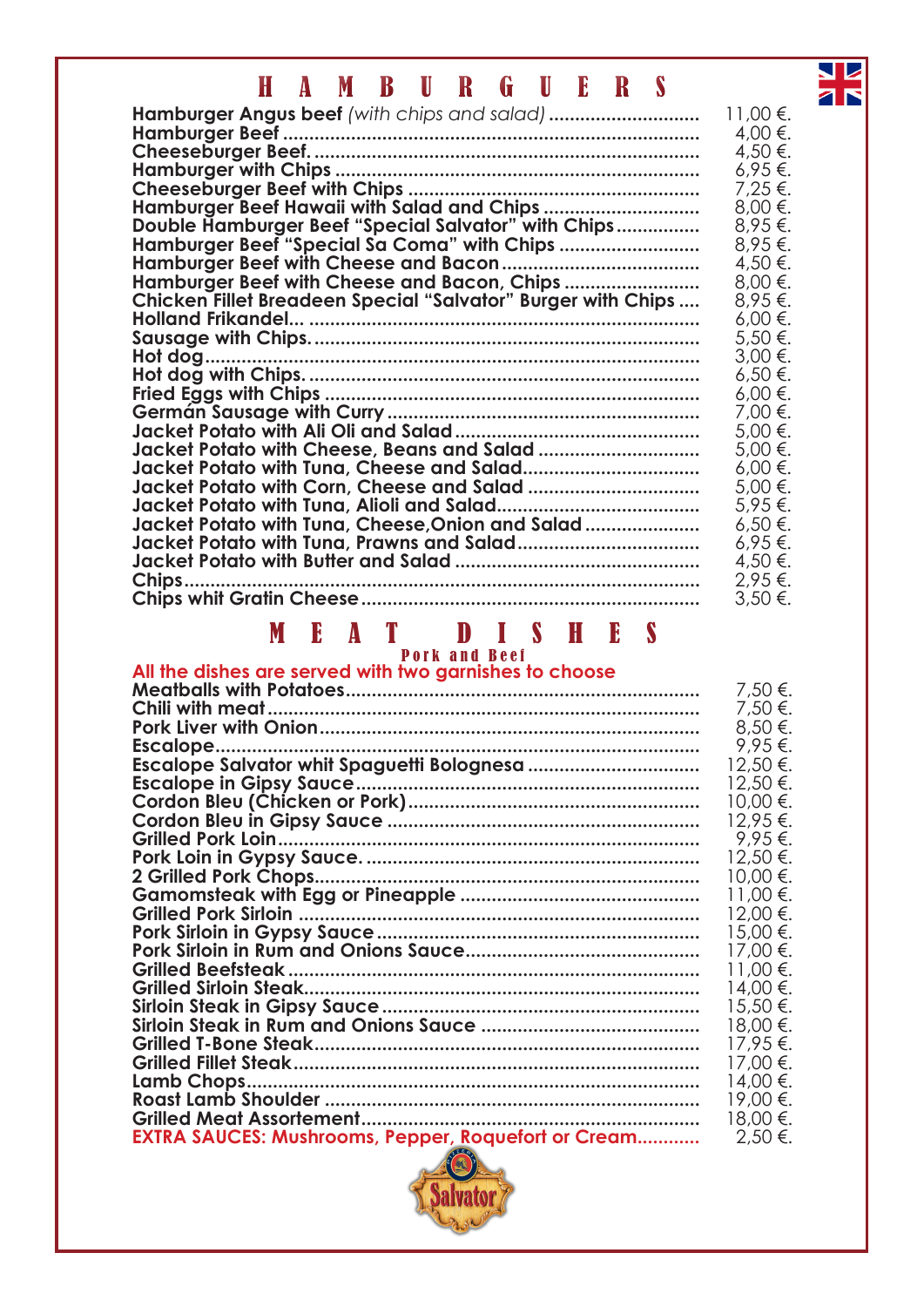## CHICKEN

### All dishes are servied whit two garnishes to choose

|                                                                   | 9.95€.   |
|-------------------------------------------------------------------|----------|
|                                                                   | 9.95€.   |
|                                                                   | 9.95€.   |
| <b>Breaded Chicken Breast Salvator</b> (with Spaghetti Bolognese) | 12,50 €. |
|                                                                   | 11,00 €. |
|                                                                   | 12,50 €. |
| Chicken Breast Hawaii (Ham, Cheese, Pineapple)                    | 12,00 €. |
|                                                                   | 12,00 €. |
|                                                                   | 12,00 €. |
|                                                                   | 13,00 €. |
|                                                                   | 10,00 €. |
|                                                                   | 10,00 €. |
|                                                                   | 12,00 €. |
|                                                                   | 12,00 €. |
| <b>EXTRA SAUCES: Mushrooms, Pepper, Roquefort or Cream</b>        | 2,50 €.  |

### FISH

| All dishes are servied whit two garnishes to choose | 12.00 €.     |
|-----------------------------------------------------|--------------|
|                                                     | 13.00 €.     |
|                                                     | 12.00 €.     |
|                                                     | 13,00 €.     |
|                                                     | 12.00 €.     |
|                                                     | 12.00 €.     |
|                                                     | 16,50 €.     |
|                                                     | 17.00 €.     |
|                                                     | $12.50 \in$  |
|                                                     | $9.95€$ .    |
|                                                     | $9.50 \in$ . |
|                                                     | 12.00 €.     |
|                                                     | 25,00 €.     |
|                                                     | 12.95 €.     |
|                                                     | 12.00 €.     |
|                                                     |              |

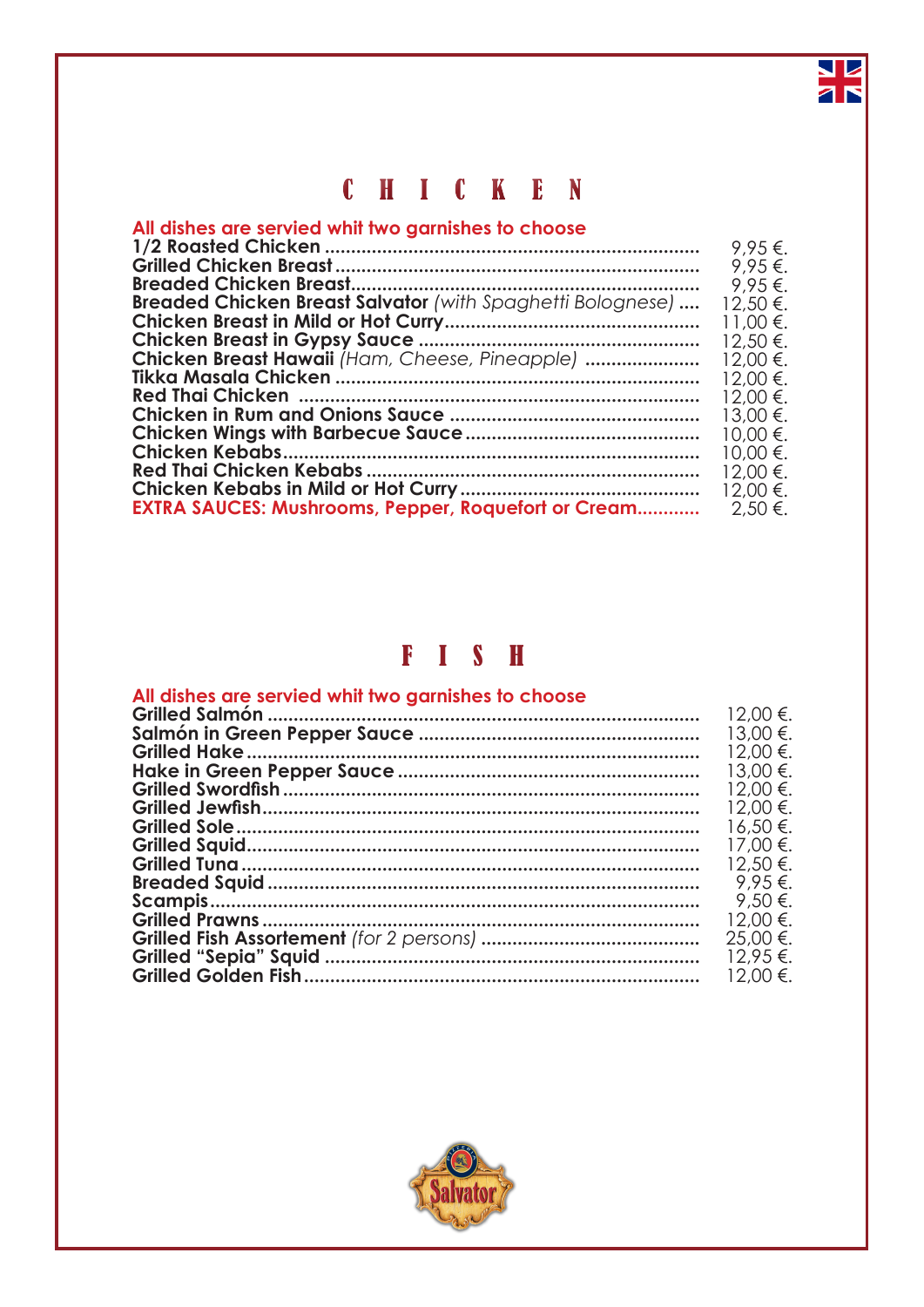## PAELLAS

**NE** 

| $12.75 \in$ . |
|---------------|
| $12.75 \in$ . |
| 13.50 €.      |
| 13,00 €.      |

## PASTAS

|                                                                       | 8.95€.  |
|-----------------------------------------------------------------------|---------|
|                                                                       | 8,00 €. |
|                                                                       | 7,50 €. |
|                                                                       | 9,95€.  |
|                                                                       | 9,00 €. |
|                                                                       | 8,95€.  |
|                                                                       | 8.95 €. |
|                                                                       | 9,50 €. |
| <b>Lasagna Vegetable</b> (It is served with garlic bread or chips)    | 9,50 €. |
| <b>Cannelloni Bolognese</b> (It is served with garlic bread or chips) | 9,50 €. |
|                                                                       | 8,75 €. |
|                                                                       | 8,95€.  |
|                                                                       | 8,00 €. |
|                                                                       |         |

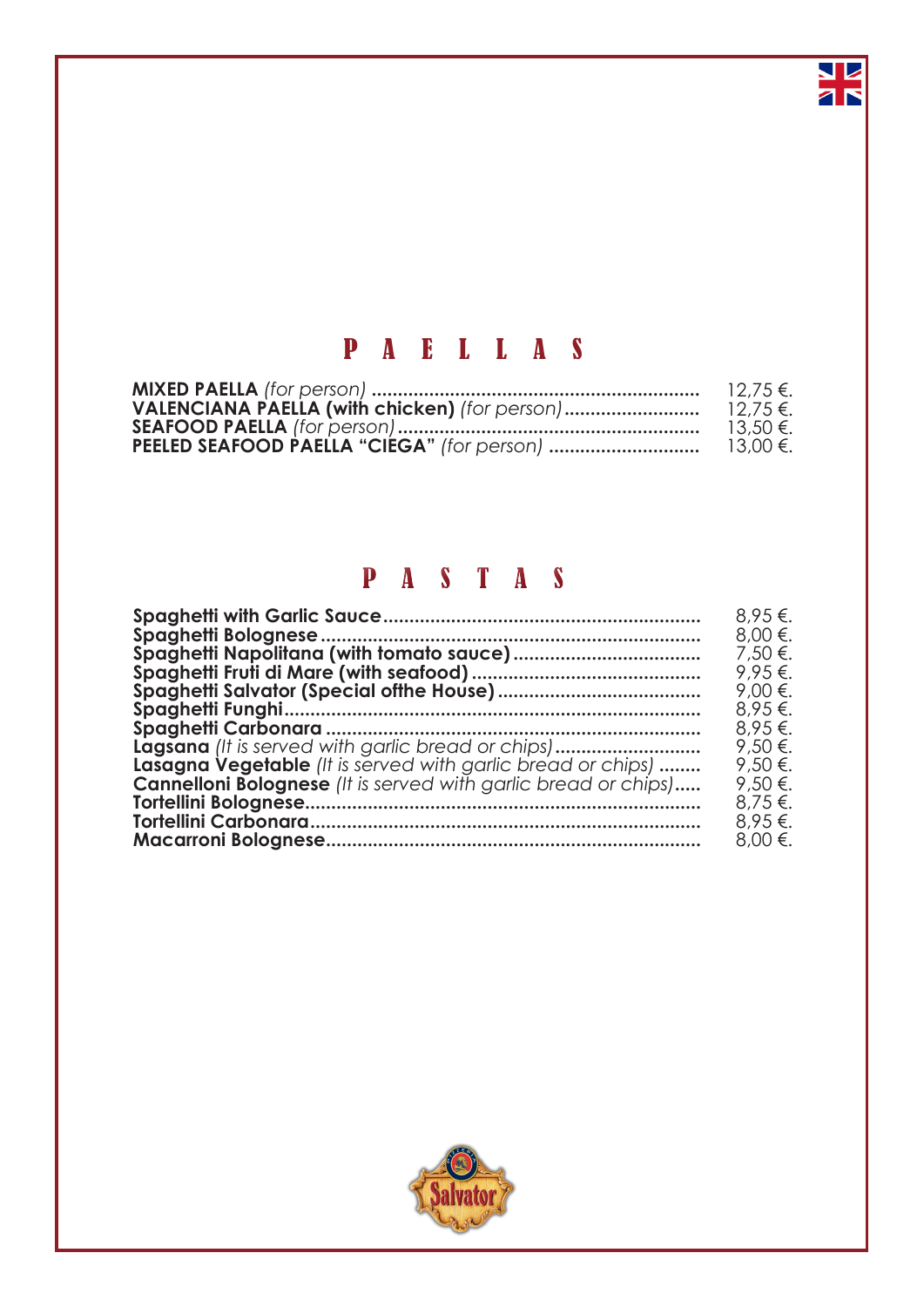

## PIZZAS

| Р<br>$\blacksquare$ $\blacksquare$ $\blacksquare$ $\blacksquare$ $\blacksquare$ $\blacksquare$ $\blacksquare$ $\blacksquare$ $\blacksquare$ $\blacksquare$ $\blacksquare$ $\blacksquare$ $\blacksquare$ $\blacksquare$ $\blacksquare$ $\blacksquare$ $\blacksquare$ $\blacksquare$ $\blacksquare$ $\blacksquare$ $\blacksquare$ $\blacksquare$ $\blacksquare$ $\blacksquare$ $\blacksquare$ $\blacksquare$ $\blacksquare$ $\blacksquare$ $\blacksquare$ $\blacksquare$ $\blacksquare$ $\blacks$ | Small           | Big             |
|-------------------------------------------------------------------------------------------------------------------------------------------------------------------------------------------------------------------------------------------------------------------------------------------------------------------------------------------------------------------------------------------------------------------------------------------------------------------------------------------------|-----------------|-----------------|
| <b>SALVATOR</b>                                                                                                                                                                                                                                                                                                                                                                                                                                                                                 |                 |                 |
| <b>SALVATOR (hot)</b><br>(Tomato, Mozzarella, Bolognese, Orégano and Hot Sauce)  7,00 €.                                                                                                                                                                                                                                                                                                                                                                                                        |                 | 8.75 €.         |
| <b>TROPICAL</b><br>(Tomato, Mozzarella, Ham, Pineapple and Orégano) 7,00 €.                                                                                                                                                                                                                                                                                                                                                                                                                     |                 | $8.25 \in$ .    |
| <b>HAWAI</b><br>(Tomato, Mozzarella, Ham, Mushrooms, Pineapple and Orégano). 7,00 €.                                                                                                                                                                                                                                                                                                                                                                                                            |                 | $8,50 \in$ .    |
| <b>FOUR SEASONS</b><br>(Tomato, Mozzarella, Mushrooms, Artichoke, Red Pepper,                                                                                                                                                                                                                                                                                                                                                                                                                   |                 | 7,25 €. 8,75 €. |
| <b>ONIONS</b><br>(Tomato, Mozzarella, Onion and Orégano)  6,75 €. 8,25 €.                                                                                                                                                                                                                                                                                                                                                                                                                       |                 |                 |
| <b>CHICKEN</b>                                                                                                                                                                                                                                                                                                                                                                                                                                                                                  |                 |                 |
| <b>BARBACOA</b>                                                                                                                                                                                                                                                                                                                                                                                                                                                                                 | 7,00 €. 8,75 €. |                 |
| <b>BACON</b><br>(Tomato, Mozzarella, Bacon and Orégano)                                                                                                                                                                                                                                                                                                                                                                                                                                         | 7,00 €. 8,50 €. |                 |
| <b>PROSCIUTO</b>                                                                                                                                                                                                                                                                                                                                                                                                                                                                                |                 |                 |
| <b>MALLORCA</b>                                                                                                                                                                                                                                                                                                                                                                                                                                                                                 |                 |                 |
| <b>SALAMI</b>                                                                                                                                                                                                                                                                                                                                                                                                                                                                                   |                 |                 |
| <b>PEPPERONI</b><br>(Tomato, Mozzarella, Pepperoni, Mushrooms and Orégano) 7,00 €. 8,25 €.                                                                                                                                                                                                                                                                                                                                                                                                      |                 |                 |
| <b>SAUSAGE</b>                                                                                                                                                                                                                                                                                                                                                                                                                                                                                  |                 |                 |
| <b>FRANKFURT</b><br>(Tomato, Mozzarella, Bacon, Frankfurt Sausage and Oré-                                                                                                                                                                                                                                                                                                                                                                                                                      |                 |                 |
| <b>ROMANA</b><br>(Tomato, Mozzarella, Ham, Mushrooms and Orégano) 7,00 €. 8,25 €.                                                                                                                                                                                                                                                                                                                                                                                                               |                 |                 |

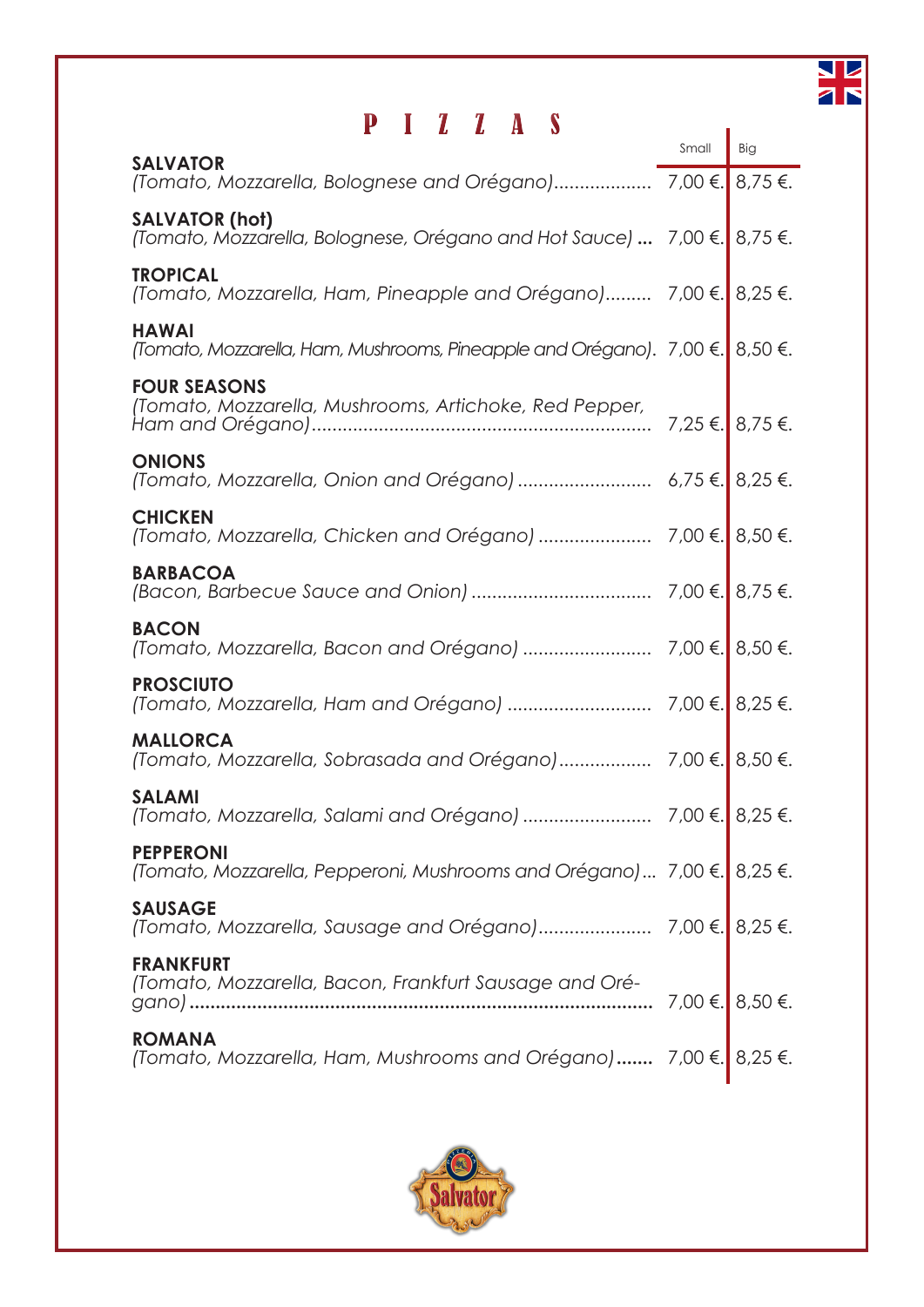

# PIZZAS

| $\mathbf{L}$<br>$\mathbf{A}$                                                              | Small            | Big     |
|-------------------------------------------------------------------------------------------|------------------|---------|
| <b>FUNGHI</b>                                                                             |                  |         |
| <b>CARBONARA</b>                                                                          |                  |         |
| <b>AMERICAN</b><br>(Tomato, Mozzarella, Bacon, Corn, Onion and Orégano)  7,00 €.          |                  | 8,50 €. |
| <b>BUENOS AIRES,</b><br>(Tomato, Mozzarella, Red Pepper, Ham, Egg and Oréga-              | 7,00 €. 8,50 €.  |         |
| <b>GARLIC</b>                                                                             |                  |         |
| <b>TUNA AND ONION</b>                                                                     |                  |         |
| <b>MARGHERITA</b>                                                                         |                  |         |
| <b>FRUTTI di MARE</b>                                                                     |                  |         |
| <b>VEGETABLES</b><br>(Tomato, Mozzarella, Asparagus, Artichoke, Mushrooms,                |                  |         |
| <b>SA COMA</b><br>(Tomato, Mozzarella, Salami, Tuna, Onion and Orégano)  7,00 €.          |                  | 8,50 €. |
| <b>4 CHEESES</b><br>(Tomato, Mozzarella, Orégano, Mac Daner, Edan, Roque-<br>$fort)$      | 7,00 €.  8,50 €. |         |
| <b>GREEN AND RED PEPPERS</b>                                                              |                  |         |
| <b>NAPOLITANA</b><br>(Tomato, Mozzarella, Anchovies, Olives and Orégano)  7,00 €. 8,50 €. |                  |         |
| <b>SAFARI PARK</b>                                                                        |                  |         |
|                                                                                           |                  |         |